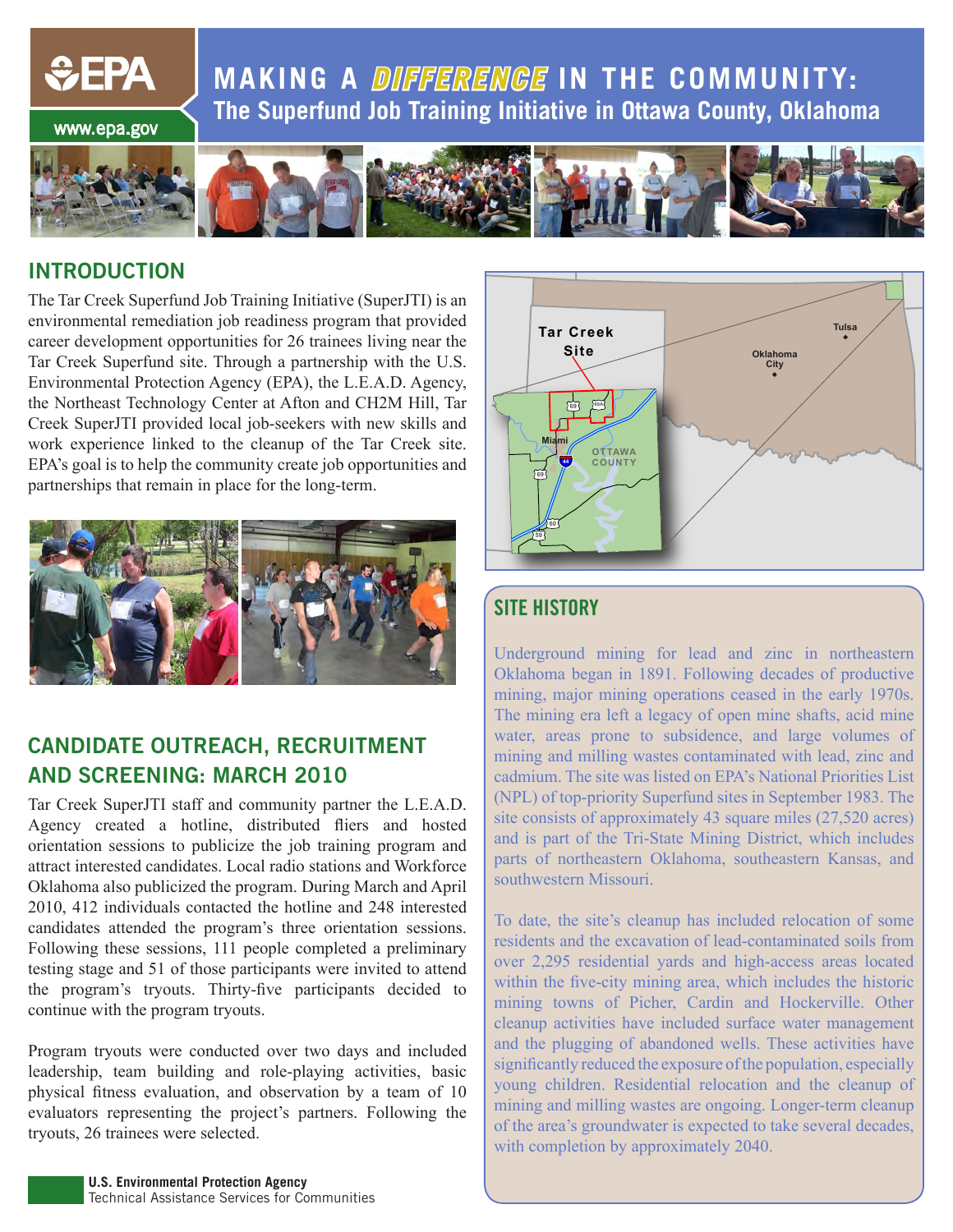

The Tar Creek SuperJTI training consisted of two parts and took place over the course of three weeks.

- *Pre-Employment and Lifeskills Training: Trainees* completed courses in career planning, interpersonal communication, money management and effective work habits. The training was provided by project partner Northeast Technology Center.
- *Technical Training:* Trainees completed the 40-hour Hazardous Waste Operations and Emergency Response (HAZWOPER) training, asbestos and lead abatement training, and CPR and first aid training. The training was provided and partially coordinated by the Northeast Technology Center.

Upon completion of the program, trainees possess the marketable skills needed to begin a successful career in environmental remediation and become valuable members of the workforce in these communities.

#### **THE TAR CREEK SUPERJTI TRAINEES:**

- *Are a diverse group.* The trainees include 8 Native Americans, 16 Caucasians, and 2 Hispanics. Six trainees are military veterans.
- *• Live predominantly in areas affected by the Superfund sites.* Forty-six percent of the trainees (12 people) are relocated residents from the communities of Picher or Hockerville. Fifty-four percent of the trainees (14 people) live in areas surrounding the site.
- *Include younger and older populations.* Thirteen trainees are in their 30s or younger and 13 trainees are in their 40s or older.



Tar Creek SuperJTI is one of the many SuperJTI projects nationwide that are making a difference for underserved citizens living in communities affected by Superfund sites.



Graduation for the program's 26 trainees was held at the Miami Civic Center in Miami, Oklahoma in June 2010. TASC National Program Manager Karen L. Martin emceed the ceremony, which also included class awards and remarks from the graduates.

## **JOB PLACEMENT AND FOLLOW-UP: JUNE 2010 – JUNE 2011**

After graduation, trainees interviewed with CH2M Hill sub-contractors Etech for available site cleanup positions. Fourteen graduates have since been placed into a variety of positions including environmental technicians, dump truck drivers and heavy equipment operators. Remaining graduates will interview with site subcontractors as additional remediation contracts are awarded.

Tar Creek SuperJTI and L.E.A.D. Agency staff will conduct program follow-up with the graduates and their supervisors for one year after entering into employment. During this time period, graduates may change positions but are required to maintain employment, either with one of the site subcontractors or another employer.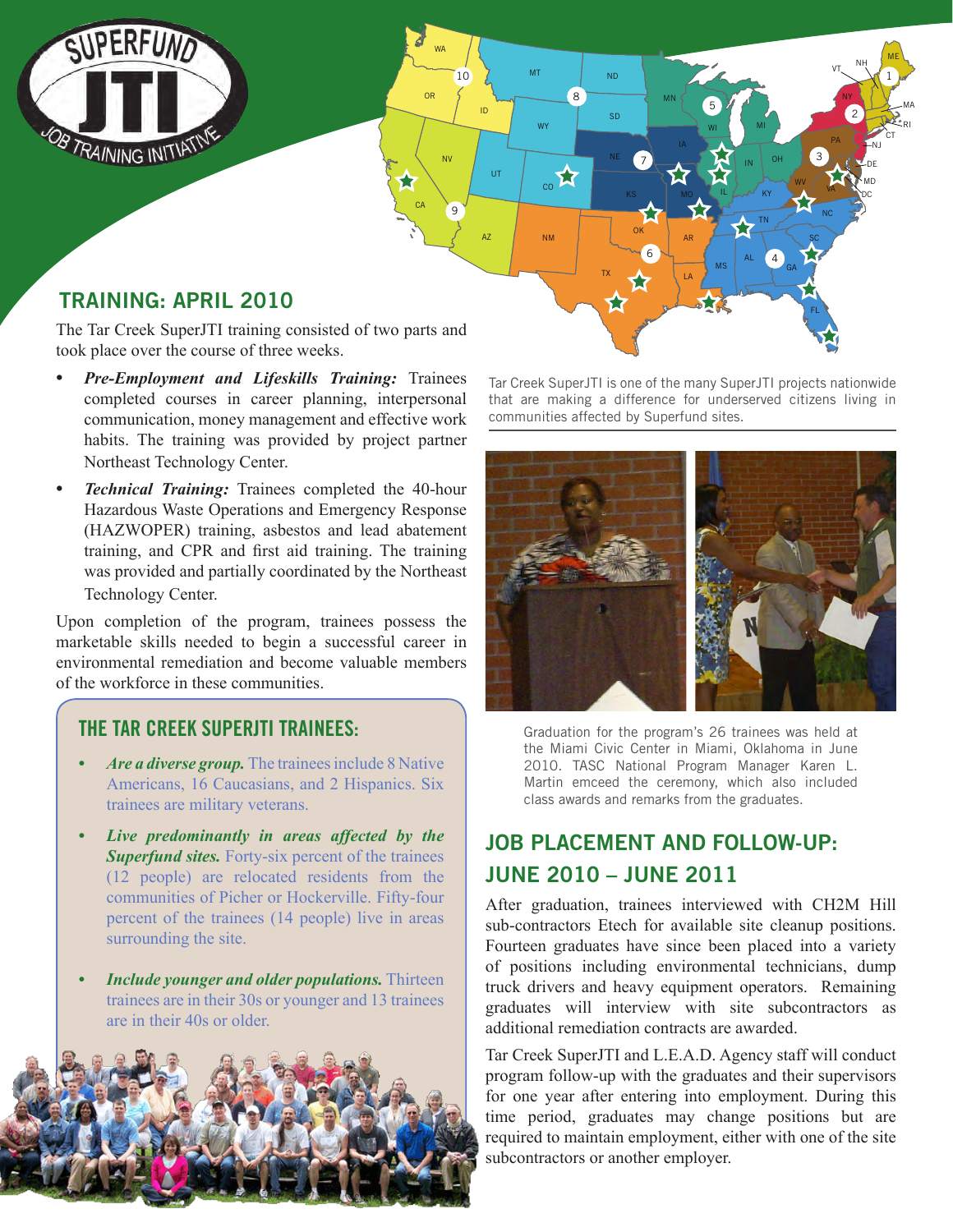# **TAR CREEK SUPERJTI COMMUNITY PROFILES: Making a Difference**



Natasha McKibben found the perfect opportunity in Tar Creek SuperJTI. This former Head Start teacher's aide first learned of the program from the Oklahoma Community Action Agency, decided to attend an orientation session, and was selected for the training after SuperJTI's rigorous selection process, which included several days of evaluations. McKibben and her husband both successfully completed the program in April 2010.

McKibben recalls particularly enjoying the training's interactive exercises, which fostered cooperation and teamwork among the program's 26 trainees. "I also found the classes so informative," she said, "particularly regarding issues of environmental justice as well as the technical aspects of lead abatement." McKibben, who grew up in nearby Miami, Oklahoma, now works for site subcontractor Etech as a field technician, performing such tasks as setting up silt tents and marking off mine shafts. "It was a really good experience," she said. "With all the skills I learned, even if my current position were to end, I feel I would be able to be hired anywhere."

**<sup>V</sup>irgi<sup>l</sup> <sup>T</sup>arte<sup>r</sup>**

Virgil Tarter is no stranger to hard work. Several years ago, Tarter built an entire home from scratch using his hands and his construction knowledge. So, when the former local government employee heard about Tar Creek SuperJTI through a newspaper advertisement, he pursued the opportunity immediately. Following interviews and participation in leadership, team building and role playing activities, Tarter was selected as one of the program's trainees.

An avid hunter and fisherman, Tarter has always been concerned about the condition of the natural world. "The classes taught us how to address hazardous waste issues and help protect our health and the environment," he said. "The [lifeskills] training has helped me manage my time and finances better." Tarter also distinguished himself as a leader during the training: his classmates requested that he speak at the program's June 2010 graduation. "It felt good to share our experiences with our families and friends," he reflected. Tarter is currently working as a remediation specialist for site contractor and project partner CH2MHill.

# **Ada<sup>m</sup> <sup>H</sup>or<sup>n</sup>**

Early one morning, Adam Horn got a call from his stepdaughter about an environmental job readiness program she had read about in the newspaper. Horn, a welder and coal miner by trade, had been unemployed for several months and was eager to learn more about Tar Creek SuperJTI. The problem: the orientation started in 30 minutes. He made it there in 20.

Selected as one of the program's trainees following tryouts, Horn immersed himself in Tar Creek SuperJTI's career planning, team-building exercises and technical training in environmental remediation. The training enabled Horn to build on and expand his professional skills. "I had previous experience managing some hazardous chemicals," he said. "Now, I am well-prepared to deal with a wide range of different situations and materials." Horn currently works as an equipment operator building roads that will transport contaminated wastes from abandoned lead and zinc mines at the site. "This is a career opportunity for me," he said. "I think if anyone is thinking about participating in the program, they should definitely do it. The skills you learn can be applied to a variety of jobs all over the country.'